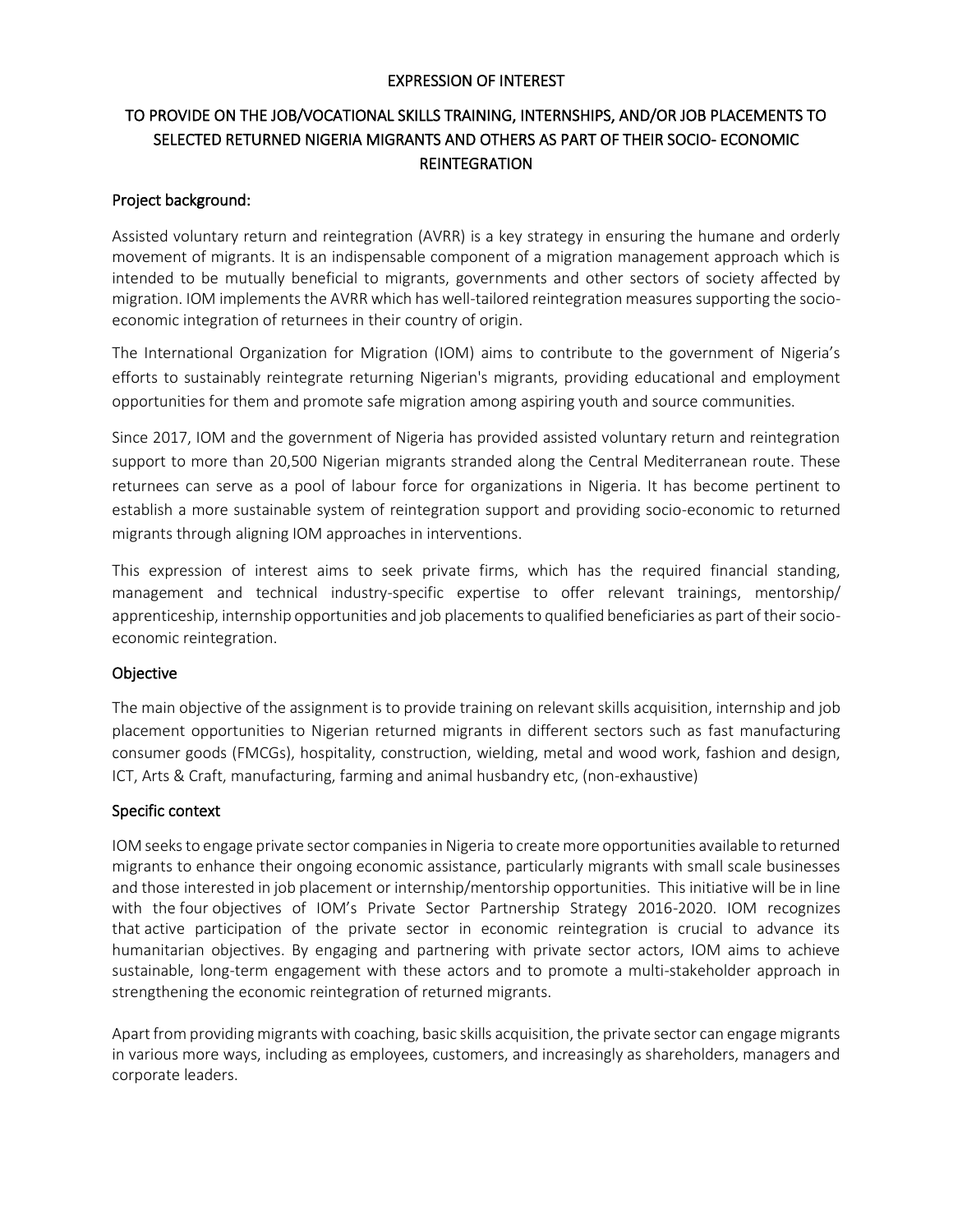## REQUIREMENT

IOM is seeking private sector organizations, including small and medium enterprise (SMEs) and multi-national enterprise (MNEs), which has the funds, management, market for the products and technical industry -specific expertise, preferably in FMCGs, manufacturing, ICT, fashion design, hospitality, to partner with for the achievement of financial independence and economic selfsufficiency of returned Nigeria migrants.

## Tasks to be performed

- Organize and coordinate technical training and oversee the various activities to ensure the successful implementation of the programme.
- Provide facilitators and training curriculum and evaluation.
- Assign trainers responsible for the Skills acquisition, vocational training, internship, mentorship and Entrepreneurship management training.
- Conduct practical/hands on sessions for the trainees.
- Award every trainee with a certificate of completion/participation after the successful completion of the training.
- Provide timely, accurate and comprehensive report of each concluded training session to IOM no later than one week after the said training.
- Provide orientation about the company and career practice, opportunities and prospects.
- Secure job placements for all trained beneficiaries with reputable employers.
- Conduct background check and ensure that all employers intended for referral have a workplace/training environment free from discrimination, exploitation, violence or abuse, and that promotes gender equality.
- Share employment contracts (in line with local labor laws), must be signed by both parties before deployment with of all trained beneficiaries.
- Develop a continuous professional development plan for each operative, encouraging them to engage in further certifications e.g. skills acquisition certifications.

## Deliverables

- Successful facilitation of skills acquisition programme, vocational training, internships, mentorships and Entrepreneurship management training and IOM business skill trainings
- Development plan for engaging the participants in further certification in private sector field
- Employment contract for all the trained participants in line with local labor law.
- Check list for post training field assessment.
- Facilitate job placements, mentorship and/or internship opportunities

| S/N | EVALUATION CRITERIA                                                                                                                                                                                                                                | MAXIMUM POINT |               |
|-----|----------------------------------------------------------------------------------------------------------------------------------------------------------------------------------------------------------------------------------------------------|---------------|---------------|
|     |                                                                                                                                                                                                                                                    | <b>POINTS</b> | <b>SCORES</b> |
|     | Must operate in Nigeria with preference given to those who are within/near any of the<br>following States: Lagos, Imo, Abia, Anambra, Abuja, Ogun, Edo and Delta states, and some<br>northern states such as Kano and Yobe<br>$(No = 0, Yes = 15)$ | 15            |               |